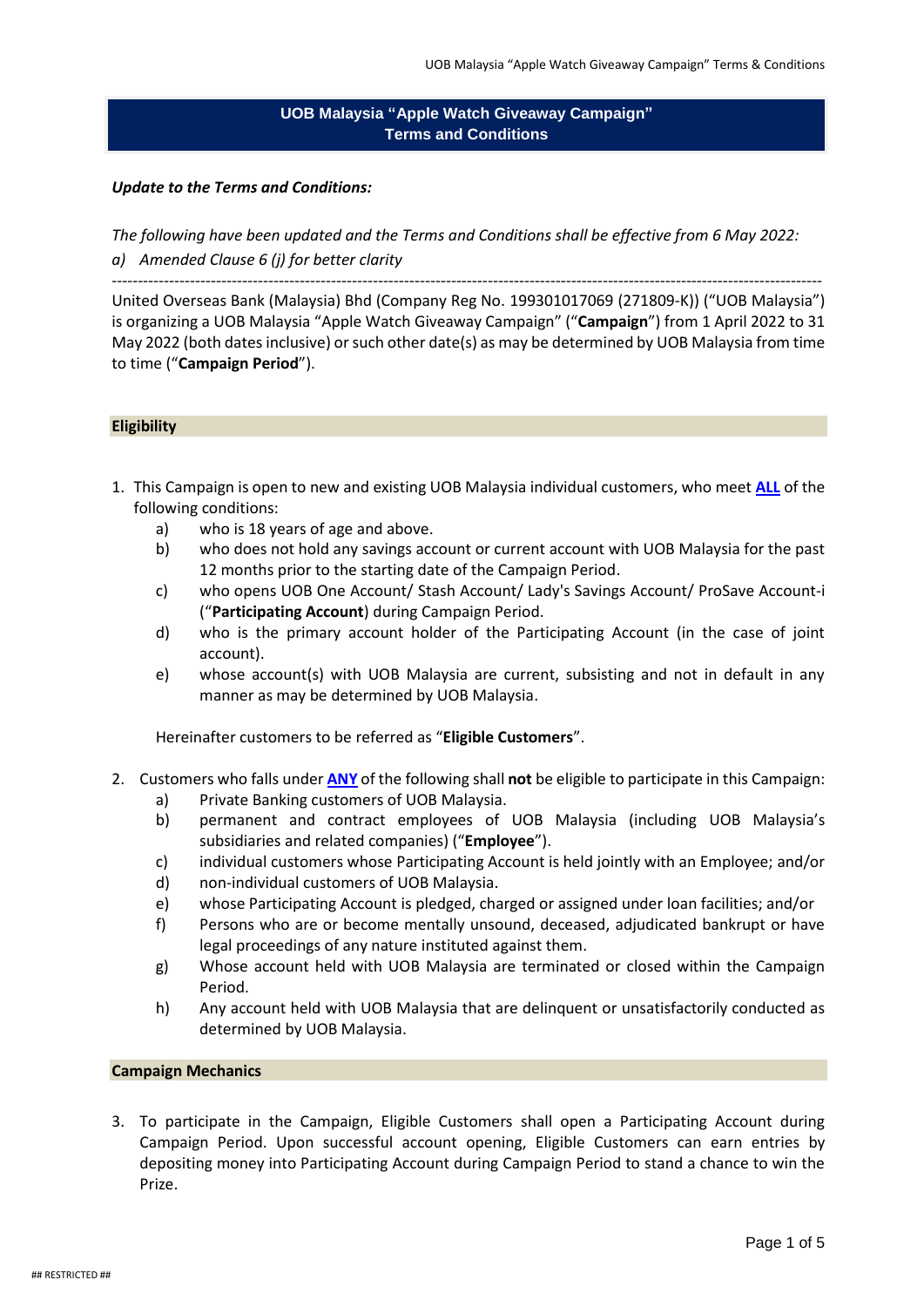For avoidance of doubt, Eligible Customer who opens more than one (1) Participating Account during Campaign Period shall be eligible to earn entries as per Clause 4 below.

4. Eligible Customer who fulfil the criteria as set out in Table B below will earn entries ("**Entries**") based on Participating Account's Monthly Average Balance ("MAB") during the Campaign Period. For the avoidance of doubt, the MAB is calculated based on monthly average balance each calendar month during the Campaign Period ("**Participating Month**")

| Participating<br><b>Month</b> | <b>Entries</b> | <b>Criteria</b>                                       |
|-------------------------------|----------------|-------------------------------------------------------|
| April 2022                    | 10 entries     | Every multiples of RM500 MAB in Participating Account |
| <b>May 2022</b>               | 10 entries     | Every multiples of RM500 MAB in Participating Account |

# **Table B – Qualifying Criteria**

5. Calculation of MAB is illustrated in Table C below:

## **Table C – MAB calculation**

| <b>Calculation</b>     |                                                           |  |  |
|------------------------|-----------------------------------------------------------|--|--|
| <b>Monthly Average</b> | Sum of daily end day balances for the Participating Month |  |  |
| Balance ("MAB")        | Number of days in the Participating Month <sup>1</sup>    |  |  |

<sup>1</sup> In the event where the Participating Account is opened during Participating Month, the Average Balance of Participating Month will be sum of each day-end balance for the Participating Month divided by total number of days since the Participating Account is opened.

- 6. This Campaign is valid in conjunction with the following campaigns (hereinafter "**Other Campaigns**"):
	- a. UOB RM50 Reward Campaign.
	- b. UOB Spin and Win Campaign.
	- c. UOB Exclusive Partners Cash Reward Campaign.
	- d. UOB Lady's Savings Account Member-Get-Member Promotions.
	- e. UOB Malaysia x BIG Pharmacy Promotion.
	- f. UOB Malaysia x Foodpanda Promotion.
	- g. UOB Malaysia x Digi Promotion.
	- h. UOB Malaysia x Grab Promotion.
	- i. UOB Malaysia x Maxis Promotion.
	- j. Any other deposit campaigns launched from time to time that specifically includes this Campaign.

In the event the Eligible Customer has received any rewards from other ongoing campaign(s), Eligible Customer can still participate in this Campaign and the Other Campaigns, subject to the Terms and Conditions governing the Other Campaigns.

### **Prizes**

7. The prizes ("**Prize**") allocated for the Campaign are as stated in Table A below: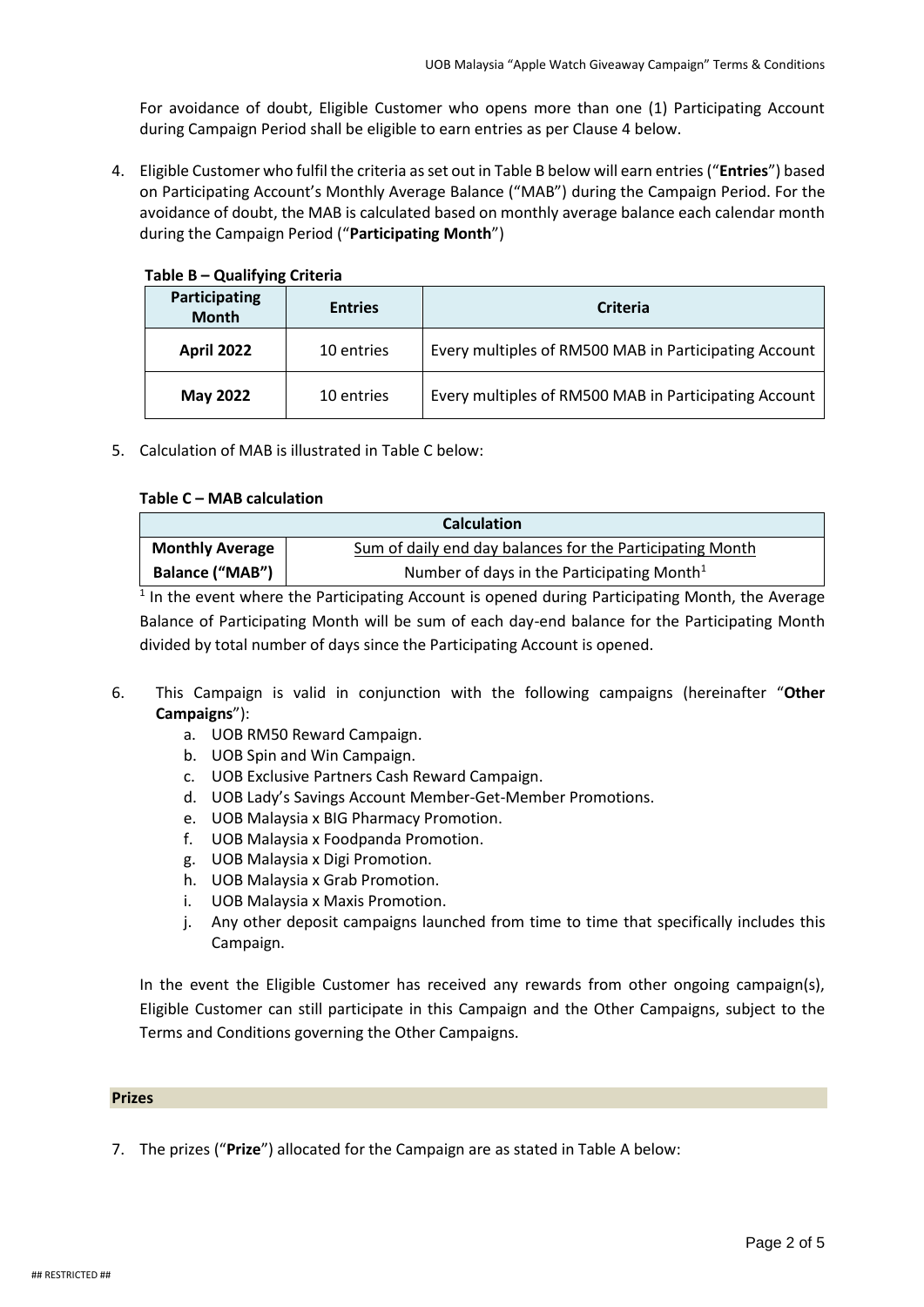### **Table A – Prize**

| Prize                | <b>Total Prizes throughout Campaign Period</b> |
|----------------------|------------------------------------------------|
| Apple Watch Series 7 | Ten (10) winners                               |

8. Eligible Customers is entitled to win a maximum of one (1) Prize throughout the Campaign Period.

#### **Winners Selection**

- 9. Based on the Entries earned, Eligible Customers will be shortlisted by UOB Malaysia's automated selection system for the respective Prize ("**Shortlisted Eligible Customer**").
- 10. At the point of shortlisting, all Shortlisted Eligible Customer account(s) must not be delinquent, invalid and/or cancelled; failing which the Shortlisted Eligible Customer will be disqualified from this Campaign.
- 11. Communication to the Shortlisted Eligible Customer:
	- a. The Shortlisted Eligible Customer will be contacted by UOB Malaysia via Short Messaging Service ("SMS") within eight (8) weeks after the Campaign Period. The SMS will be sent to the Shortlisted Eligible Customer's registered mobile numbers as per recorded in UOB Malaysia's system at any time during office hours.
	- b. Such SMS will be made to primary accountholder of the Participating Account only.
	- c. The Shortlisted Eligible Customer will be required to answer one (1) question. The Shortlisted Eligible Customer will be deemed as a winner if he/she is able to answer the question correctly ("**Winner**") and Winner shall be notified within one (1) month via SMS.
	- d. Standard telecommunication charges will apply for each SMS sent out by Shortlisted Eligible Customer and such charges shall be borne by the Shortlisted Eligible Customers.
	- e. If any Shortlisted Eligible Customer is unable to answer the question correctly or does not reply the aforesaid SMS within three (3) calendar days from the date SMS is sent, he/she will be withdrawn as the Shortlisted Eligible Customer by UOB Malaysia and the next Eligible Customer in sequence will be shortlisted.
	- f. In the event the Shortlisted Eligible Customer is not contactable after three (3) attempts on the same day for whatsoever reason(s) and/or the Shortlisted Eligible Customer wishes to withdraw from this Campaign upon being contacted by UOB Malaysia's representative, he/she shall be disqualified from this Campaign.

### **Prize Fulfilment Process**

- 12. Fulfillment and delivery of the Prize are provided and supported by appointed agents ("Appointed Agents").
- 13. The Winners agrees, consents and allows UOB Malaysia to provide its Appointed Agents with the Winners' name, mailing address and contact number for the purpose of facilitating the Prize fulfillment process.
- 14. Appointed Agents shall arrange for the delivery of the Prizes to the Winner' mailing address maintained in UOB Malaysia's record within sixty (60) days after UOB Malaysia has notified the Winners of the Prizes' entitlement. A signed courier form shall be proof and acknowledgement of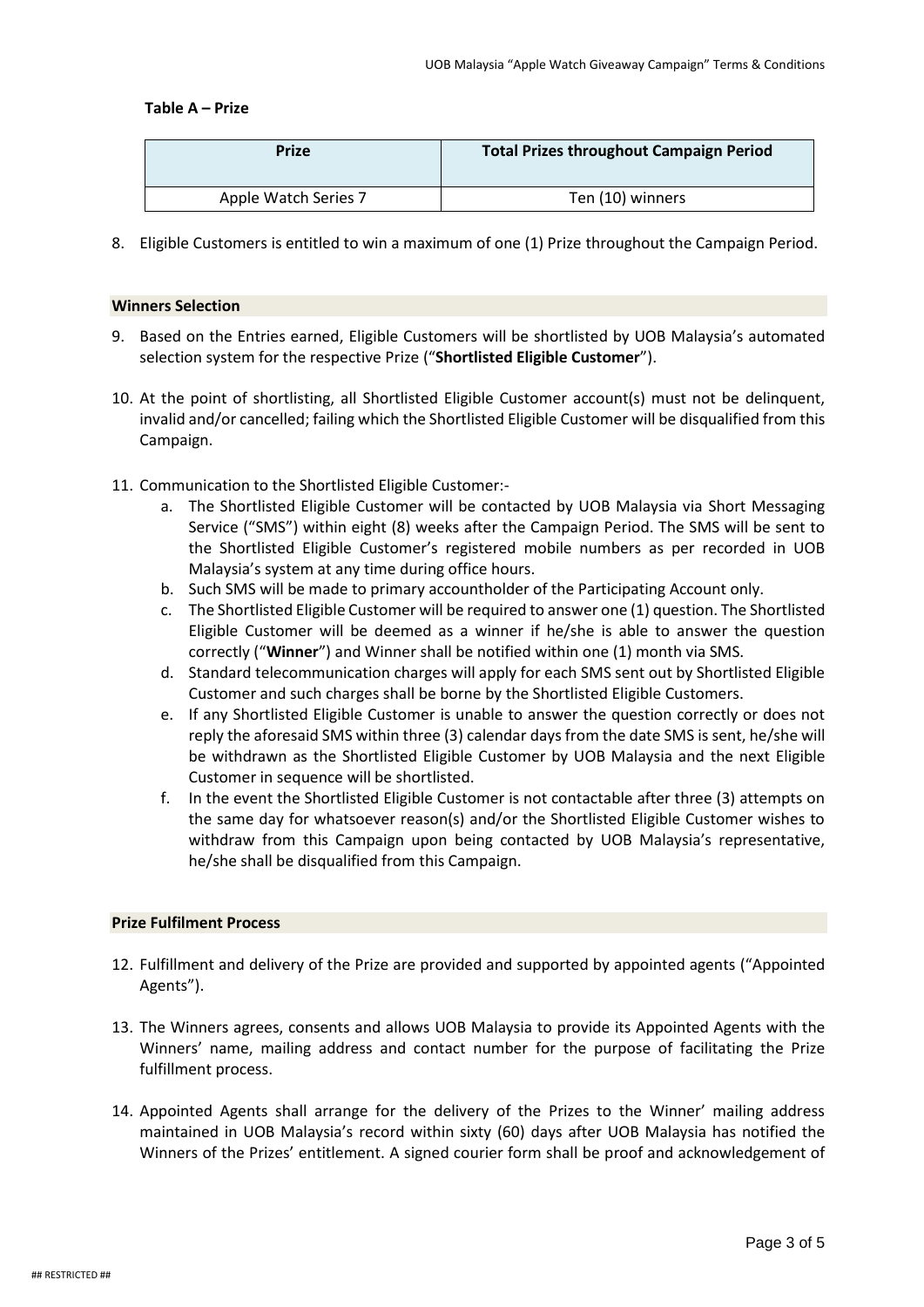the delivery and receipt of the Prizes. The Prizes will not be sent to an address outside of Malaysia or P.O Box, nor can the Prizes be collected from any UOB Malaysia branches.

- 15. The Prize awarded is non-transferable to any other party or parties and not exchangeable for other goods or credit, whether in part or in full.
- 16. UOB Malaysia reserve the right:
	- a. To forfeit the Prize in the event where the Eligible Customer's Participating Account is suspended or frozen or terminated for whatsoever reasons prior to fulfilment of the Prize, or non-compliance or breach of these terms and conditions with prior notice without assigning any reason; and/or
	- b. To substitute the Prize with any product of similar or equivalent value with prior notice.
- 17. The Prize awarded do not include any accessories or items that are shown in the leaflet, website or any marketing material pertaining to this Campaign, as they are for illustration purposes only.
- 18. For the purpose of this Campaign, all deposits must be made using Fresh Funds. The term 'Fresh Funds' means monies or funds in Ringgit Malaysia howsoever transferred, credited, or paid into the Participating Account of the Eligible Customers from other bank(s) and/or financial institution(s) through whatever means including but not limited to cash, Inter Bank Giro transfers, instant fund transfers between banks and collection and payment of cheques drawn on such other bank(s) and where such monies or funds paid or credited into the Participating Accounts of the Eligible Customers are utilized by theEligible Customers to make placements pursuant to the terms and conditions herein within seven (7) Business Days after such monies or funds have been paid or credited into the relevant Participating Account of the Eligible Customers. The term "Business Day" shall mean a day on which UOB Malaysia is open for business in Kuala Lumpur, Malaysia.
- 19. Funds transferred from any existing UOB Malaysia's Savings / Current / Fixed Deposit / Foreign Currency account(s) or in the form of UOB Malaysia's cheques, cashier's orders or demand drafts shall not be considered as Fresh Funds.

## **General Terms and Conditions**

- 20. The Eligible Customers agree to be bound by these terms and conditions and the Terms and Conditions Governing Accounts and Services (Conventional Banking), Terms and Conditions Governing Islamic Accounts and Services, and UOB VISA/MASTERCARD Cardmember Agreement (collectively as "Generic T&Cs"), including any amendments or variations to it and the decision of UOB Malaysia in connection with any matter relating to the Campaign shall be final, conclusive and binding on the Eligible Customers. If there is any inconsistency between these terms and conditions and the Generic T&Cs, these terms and conditions shall prevail.
- 21. Customers shall seek clarification from UOB Malaysia's authorized representative if there are any terms and conditions that the customers do not understand.
- 22. Unless specifically mentioned in this terms and conditions, this Campaign is not valid with other UOB Malaysia's campaign and no other special, additional, preferential rates and/or gift shall be given to the Eligible Customers in addition to this Campaign.
- 23. The records of deposit transactions maintained by UOB Malaysia and UOB Malaysia's decision in all matters (including but not limited to any dispute arising therefrom) relating to this Campaign shall be final, conclusive and binding on the Eligible Customers. UOB Malaysia shall not be obliged to give